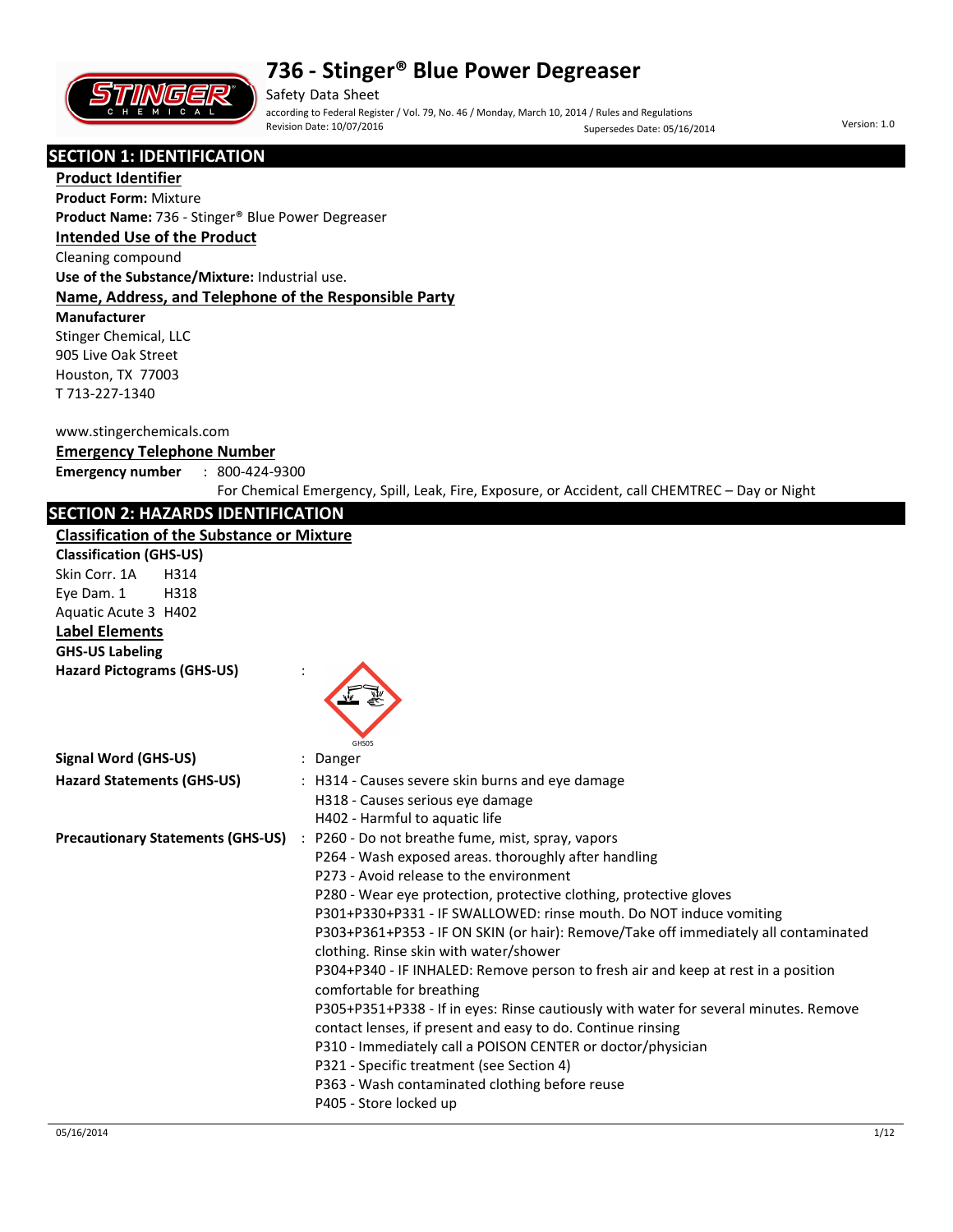Safety Data Sheet according to Federal Register / Vol. 79, No. 46 / Monday, March 10, 2014 / Rules and Regulations

P501 - Dispose of contents/container to local, regional, national, and international regulations

#### **Other Hazards**

**Other Hazards Not Contributing to the Classification**: Not available **Unknown Acute Toxicity (GHS-US)** Not available

#### **SECTION 3: COMPOSITION/INFORMATION ON INGREDIENTS**

**Substances** 

**Mixture** 

| <b>Name</b>                     | <b>Product identifier</b> | % (w/w)   | <b>Classification (GHS-US)</b>          |
|---------------------------------|---------------------------|-----------|-----------------------------------------|
| Water                           | (CAS No) 7732-18-5        | $59 - 87$ | Not classified                          |
| Sodium metasilicate             | (CAS No) 6834-92-0        | $3 - 9$   | Met. Corr. 1, H290                      |
|                                 |                           |           | Acute Tox. 4 (Oral), H302               |
|                                 |                           |           | Skin Corr. 1B, H314                     |
|                                 |                           |           | Eye Dam. 1, H318                        |
|                                 |                           |           | <b>STOT SE 3, H335</b>                  |
| Sodium hydroxide                | (CAS No) 1310-73-2        | $3 - 9$   | Met. Corr. 1, H290                      |
|                                 |                           |           | Skin Corr. 1A, H314                     |
|                                 |                           |           | Eye Dam. 1, H318                        |
|                                 |                           |           | Aquatic Acute 3, H402                   |
| 2-Butoxyethanol                 | (CAS No) 111-76-2         | $3 - 8$   | Flam. Liq. 4, H227                      |
|                                 |                           |           | Acute Tox. 4 (Oral), H302               |
|                                 |                           |           | Acute Tox. 4 (Dermal), H312             |
|                                 |                           |           | Acute Tox. 4 (Inhalation: vapour), H332 |
|                                 |                           |           | Skin Irrit. 2, H315                     |
|                                 |                           |           | Eye Irrit. 2A, H319                     |
| Alcohols, C9-11, ethoxylated    | (CAS No) 68439-46-3       | $2 - 8$   | Acute Tox. 4 (Oral), H302               |
|                                 |                           |           | Eye Dam. 1, H318                        |
| Ethylenediaminetetraacetic acid | (CAS No) 60-00-4          | $2 - 7$   | Comb. Dust, H232                        |
|                                 |                           |           | Acute Tox. 4 (Oral), H302               |
|                                 |                           |           | Eye Irrit. 2A, H319                     |
|                                 |                           |           | Aquatic Acute 3, H402                   |

#### Full text of H-phrases: see section 16

#### **SECTION 4: FIRST AID MEASURES**

#### **Description of First Aid Measures**

**General:** IF exposed or concerned: Get medical advice/attention. If you feel unwell, seek medical advice (show the label where possible).

**Inhalation:** Using proper respiratory protection, immediately move the exposed person to fresh air. . Keep at rest and in a position comfortable for breathing. Give oxygen or artificial respiration if necessary. Seek immediate medical advice. Symptoms may be delayed.

**Skin Contact:** Remove/Take off immediately all contaminated clothing. Immediately flush skin with plenty of water for at least 60 minutes. Seek medical attention immediately if exposure is severe. Obtain medical attention if irritation develops or persists. Wash contaminated clothing before reuse.

**Eye Contact:** In case of contact, immediately flush eye with plenty of water for at least 60 minutes. Seek medical attention immediately if exposure is severe. Obtain medical attention if irritation develops or persists.

**Ingestion:** If swallowed, do not induce vomiting: seek medical advice immediately and show this container or label.

#### **Most Important Symptoms and Effects Both Acute and Delayed**

**General:** Corrosive. Causes burns.

**Inhalation:** Causes severe respiratory irritation if inhaled. Symptoms may include burning of nose and throat, constriction of airway, difficulty breathing, shortness of breath, bronchial spasms, chest pain, and pink frothy sputum. Contact may cause immediate severe irritation progressing quickly to chemical burns. May cause pulmonary edema. Symptoms may be delayed.

**Skin Contact:** Contact may cause immediate severe irritation progressing quickly to chemical burns.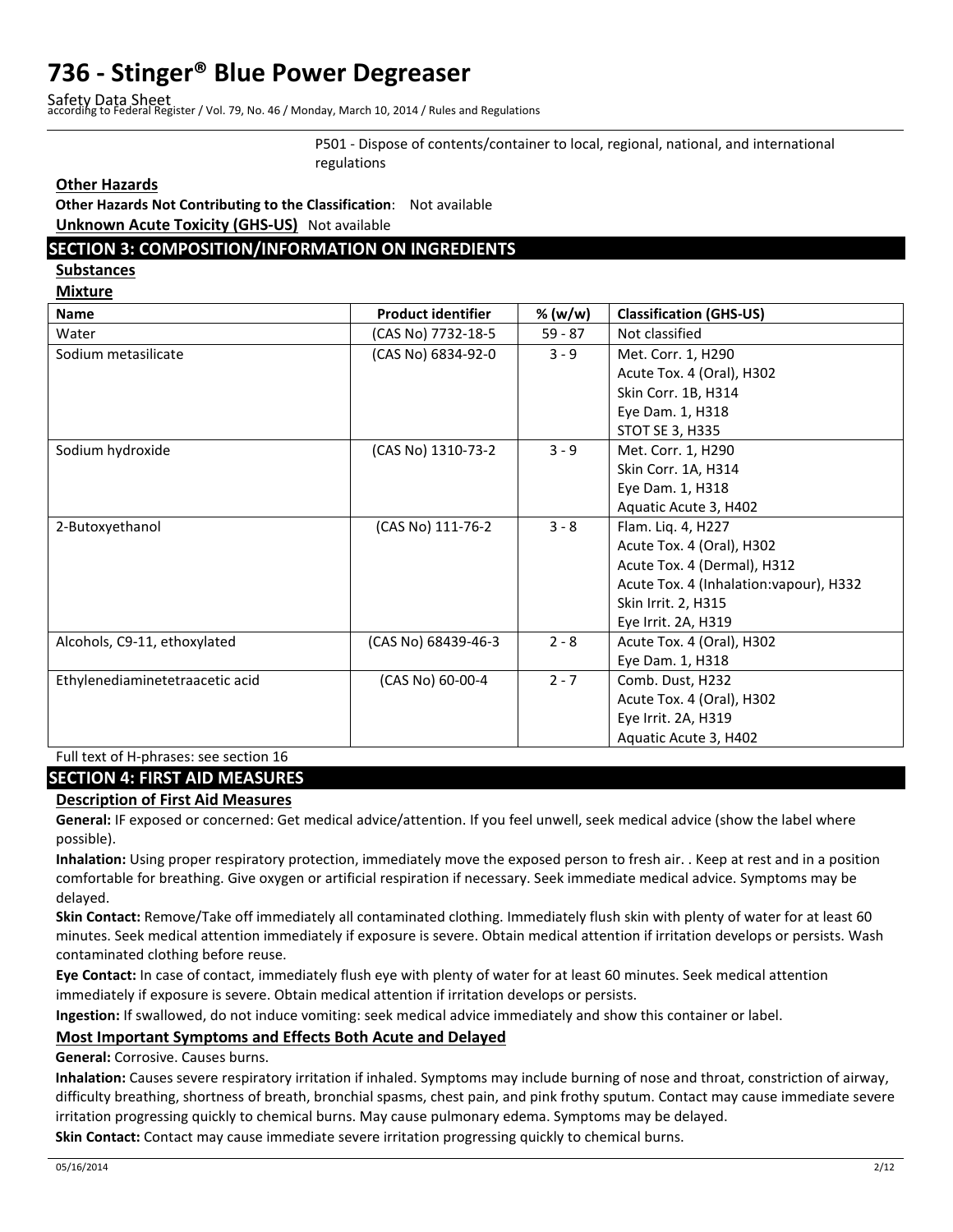Safety Data Sheet

according to Federal Register / Vol. 79, No. 46 / Monday, March 10, 2014 / Rules and Regulations

**Eye Contact:** Contact may cause immediate severe irritation progressing quickly to chemical burns. Can cause blindness.

**Ingestion:** May cause burns or irritation of the linings of the mouth, throat, and gastrointestinal tract. Swallowing a small quantity of this material will result in serious health hazard.

**Chronic Symptoms:** Not available

#### **Indication of Any Immediate Medical Attention and Special Treatment Needed**

If medical advice is needed, have product container or label at hand.

#### **SECTION 5: FIRE-FIGHTING MEASURES**

#### **Extinguishing Media**

**Suitable Extinguishing Media:** Use extinguishing media appropriate for surrounding fire.

**Unsuitable Extinguishing Media:** Do not use water jet. Use of heavy stream of water may spread fire.

#### **Special Hazards Arising From the Substance or Mixture**

**Fire Hazard:** Not flammable. Under conditions of fire this material may produce: Sulphur oxides.

**Explosion Hazard:** Product is not explosive.

**Reactivity:** Hazardous reactions will not occur under normal conditions.

#### **Advice for Firefighters**

**Precautionary Measures Fire:** Not available

**Firefighting Instructions:** Keep upwind. Use water spray or fog for cooling exposed containers.

**Protection During Firefighting:** Firefighters must use full bunker gear including NIOSH-approved positive pressure self-contained breathing apparatus to protect against potential hazardous combustion or decomposition products and oxygen deficiencies. Evacuate area and fight the fire from a maximum distance or use unmanned hose holders or monitor nozzles. Cover pooling liquid with foam. Containers can build pressure if exposed to radiant heat; cool adjacent containers with flooding quantities of water until well after the fire is out. Withdraw immediately from the area if there is a rising sound from a venting safety device or discoloration of vessels, tanks, or pipelines. Be aware that burning liquid will float on water. Notify appropriate authorities if liquid enter sewers or waterways.

**Hazardous Combustion Products**: Carbon oxides (CO, CO2). On heating: release of toxic and corrosive gases/vapors sulphur oxides. **Other information:** Do not allow run-off from fire fighting to enter drains or water courses.

#### **Reference to Other Sections**

#### Refer to section 9 for flammability properties.

#### **SECTION 6: ACCIDENTAL RELEASE MEASURES**

#### **Personal Precautions, Protective Equipment and Emergency Procedures**

**General Measures:** Product residue can burn after water evaporates.

#### **For Non-Emergency Personnel**

**Protective Equipment:** Use recommended respiratory protection. Wear suitable protective clothing, gloves and eye/face protection. **Emergency Procedures:** Stop leak if safe to do so. Eliminate ignition sources. Evacuate unnecessary personnel. Ventilate area. Keep upwind.

#### **For Emergency Personnel**

**Protective Equipment:** Use recommended respiratory protection. Wear suitable protective clothing, gloves and eye/face protection. **Emergency Procedures:** Stop leak if safe to do so. Eliminate ignition sources. Evacuate unnecessary personnel. Ventilate area.

#### **Environmental Precautions**

If spill could potentially enter any waterway, including intermittent dry creeks, contact the U.S. COAST GUARD NATIONAL RESPONSE CENTER at 800-424-8802. In case of accident or road spill notify CHEMTREC at 800-424-9300 (in USA) or CANUTEC at 613-996- 6666 (in Canada). In other countries call CHEMTREC at (International code) +1-703-527-3887.

#### **Methods and Material for Containment and Cleaning Up**

**For Containment:** Contain any spills with dikes or absorbents to prevent migration and entry into sewers or streams.

**Methods for Cleaning Up:** Ventilate area. Small quantities of liquid spill: take up in non-combustible absorbent material and shovel into container for disposal. Collect absorbed material and place into a sealed, labelled container for proper disposal. Practice good housekeeping - spillage can be slippery on smooth surface either wet or dry. Liquid spill: neutralize with powdered limestone or sodium bicarbonate.

#### **Reference to Other Sections**

See heading 8, Exposure Controls and Personal Protection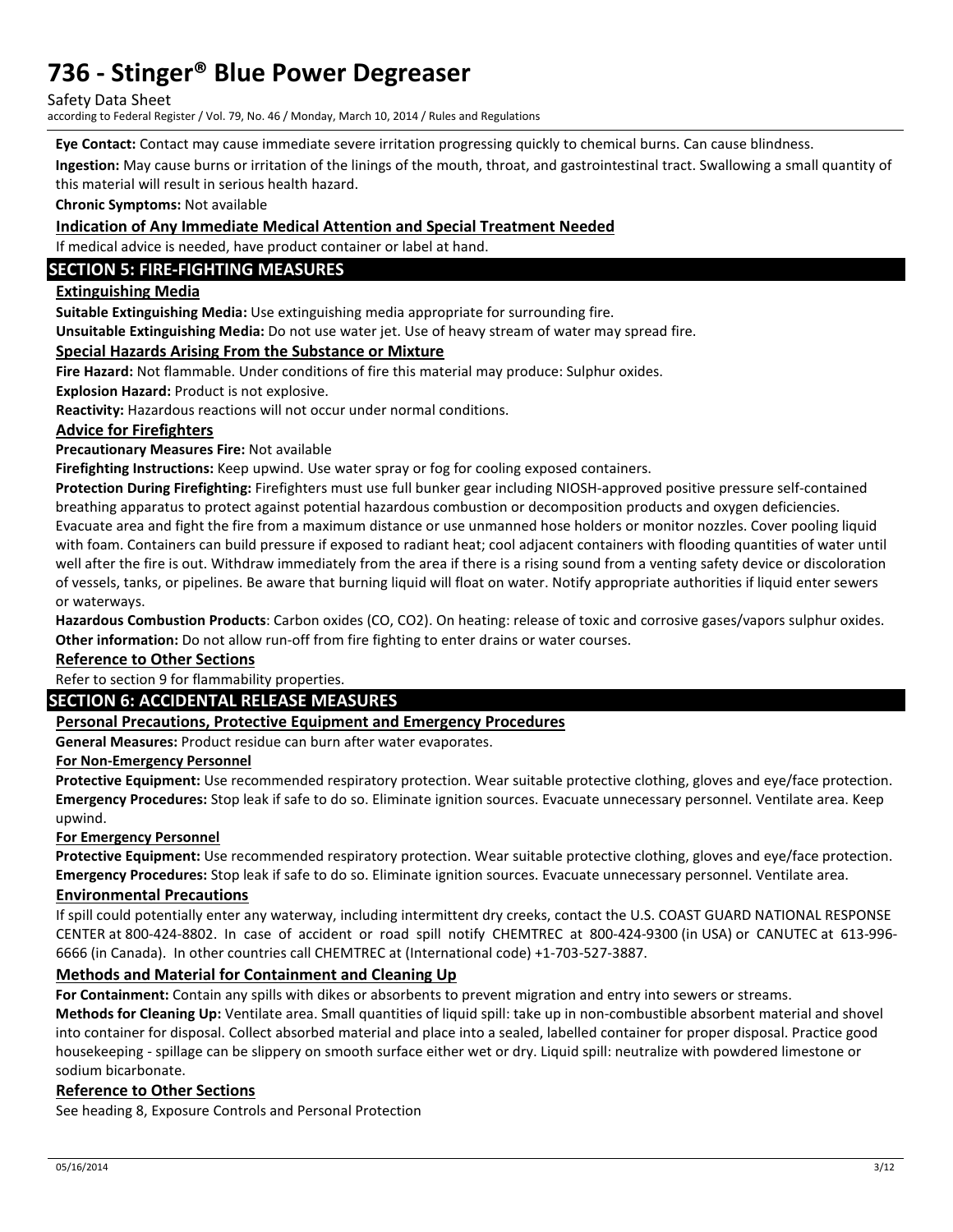Safety Data Sheet

according to Federal Register / Vol. 79, No. 46 / Monday, March 10, 2014 / Rules and Regulations

#### **SECTION 7: HANDLING AND STORAGE**

#### **Precautions for Safe Handling**

**Hygiene Measures:** Handle in accordance with good industrial hygiene and safety procedures. Emergency eye wash fountains and safety showers should be available in the immediate vicinity of any potential exposure. Wash contaminated clothing before reuse. **Conditions for Safe Storage, Including Any Incompatibilities** 

**Storage Conditions:** Detached outside storage is preferable.

**Storage Area:** Store in dry, cool area. Store in a well-ventilated place. Keep away from combustible materials.

**Specific End Use(s)** Cleaning compound

#### **SECTION 8: EXPOSURE CONTROLS/PERSONAL PROTECTION**

#### **Control Parameters**

| 2-Butoxyethanol (111-76-2)   |                                      |                       |  |  |
|------------------------------|--------------------------------------|-----------------------|--|--|
| Mexico                       | OEL TWA (mg/m <sup>3</sup> )         | 120 mg/m $3$          |  |  |
| Mexico                       | OEL TWA (ppm)                        | 26 ppm                |  |  |
| Mexico                       | OEL STEL (mg/m <sup>3</sup> )        | 360 $mg/m3$           |  |  |
| Mexico                       | OEL STEL (ppm)                       | 75 ppm                |  |  |
| <b>USA ACGIH</b>             | <b>ACGIH TWA (ppm)</b>               | 20 ppm                |  |  |
| <b>USA OSHA</b>              | OSHA PEL (TWA) (mg/m <sup>3</sup> )  | 240 mg/m $3$          |  |  |
| USA OSHA                     | OSHA PEL (TWA) (ppm)                 | 50 ppm                |  |  |
| <b>USA NIOSH</b>             | NIOSH REL (TWA) (mg/m <sup>3</sup> ) | $24 \text{ mg/m}^3$   |  |  |
| <b>USA NIOSH</b>             | NIOSH REL (TWA) (ppm)                | 5 ppm                 |  |  |
| <b>USA IDLH</b>              | US IDLH (ppm)                        | 700 ppm               |  |  |
| Alberta                      | OEL TWA (mg/m <sup>3</sup> )         | 97 mg/m $3$           |  |  |
| Alberta                      | OEL TWA (ppm)                        | 20 ppm                |  |  |
| <b>British Columbia</b>      | OEL TWA (ppm)                        | 20 ppm                |  |  |
| Manitoba                     | OEL TWA (ppm)                        | 20 ppm                |  |  |
| <b>New Brunswick</b>         | OEL TWA (mg/m <sup>3</sup> )         | 121 mg/m $3$          |  |  |
| New Brunswick                | OEL TWA (ppm)                        | 25 ppm                |  |  |
| Newfoundland & Labrador      | OEL TWA (ppm)                        | 20 ppm                |  |  |
| Nova Scotia                  | OEL TWA (ppm)                        | 20 ppm                |  |  |
| Nunavut                      | OEL STEL (mg/m <sup>3</sup> )        | 360 $mg/m3$           |  |  |
| Nunavut                      | OEL STEL (ppm)                       | 75 ppm                |  |  |
| Nunavut                      | OEL TWA (mg/m <sup>3</sup> )         | 120 mg/m $3$          |  |  |
| Nunavut                      | OEL TWA (ppm)                        | 25 ppm                |  |  |
| Northwest Territories        | OEL STEL (mg/m <sup>3</sup> )        | 360 mg/m $3$          |  |  |
| Northwest Territories        | OEL STEL (ppm)                       | 75 ppm                |  |  |
| <b>Northwest Territories</b> | OEL TWA (mg/m <sup>3</sup> )         | 120 mg/m $3$          |  |  |
| Northwest Territories        | OEL TWA (ppm)                        | 25 ppm                |  |  |
| Ontario                      | OEL TWA (ppm)                        | 20 ppm                |  |  |
| Prince Edward Island         | OEL TWA (ppm)                        | 20 ppm                |  |  |
| Québec                       | VEMP (mg/m <sup>3</sup> )            | 97 mg/m $3$           |  |  |
| Québec                       | VEMP (ppm)                           | 20 ppm                |  |  |
| Saskatchewan                 | OEL STEL (ppm)                       | 30 ppm                |  |  |
| Saskatchewan                 | OEL TWA (ppm)                        | 20 ppm                |  |  |
| Yukon                        | OEL STEL (mg/m <sup>3</sup> )        | 720 mg/m <sup>3</sup> |  |  |
| Yukon                        | OEL STEL (ppm)                       | 150 ppm               |  |  |
| Yukon                        | OEL TWA (mg/m <sup>3</sup> )         | $240 \text{ mg/m}^3$  |  |  |
| Yukon                        | OEL TWA (ppm)                        | 50 ppm                |  |  |
| Sodium hydroxide (1310-73-2) |                                      |                       |  |  |
| Mexico                       | OEL Ceiling (mg/m <sup>3</sup> )     | 2 mg/ $m3$            |  |  |
| <b>USA ACGIH</b>             | ACGIH Ceiling (mg/m <sup>3</sup> )   | $2 \text{ mg/m}^3$    |  |  |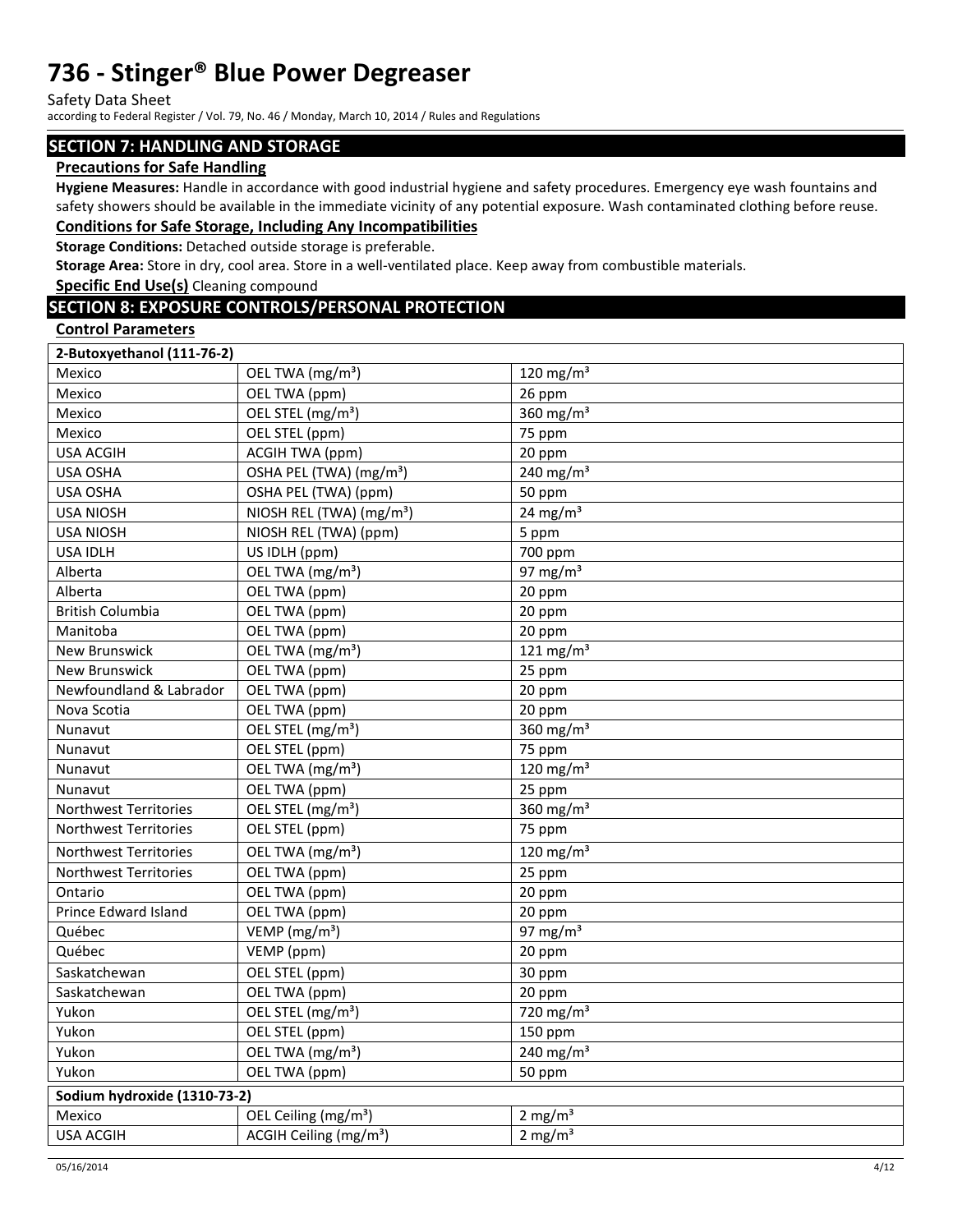Safety Data Sheet

according to Federal Register / Vol. 79, No. 46 / Monday, March 10, 2014 / Rules and Regulations

| <b>USA OSHA</b>              | OSHA PEL (TWA) (mg/m <sup>3</sup> )      | $2 \text{ mg/m}^3$  |
|------------------------------|------------------------------------------|---------------------|
| <b>USA NIOSH</b>             | NIOSH REL (ceiling) (mg/m <sup>3</sup> ) | 2 mg/m <sup>3</sup> |
| <b>USA IDLH</b>              | US IDLH $(mg/m3)$                        | $10 \text{ mg/m}^3$ |
| Alberta                      | OEL Ceiling (mg/m <sup>3</sup> )         | 2 mg/ $m3$          |
| British Columbia             | OEL Ceiling (mg/m <sup>3</sup> )         | $2 \text{ mg/m}^3$  |
| Manitoba                     | OEL Ceiling (mg/m <sup>3</sup> )         | 2 mg/m <sup>3</sup> |
| New Brunswick                | OEL Ceiling (mg/m <sup>3</sup> )         | 2 mg/ $m3$          |
| Newfoundland & Labrador      | OEL Ceiling (mg/m <sup>3</sup> )         | $2 \text{ mg/m}^3$  |
| Nova Scotia                  | OEL Ceiling (mg/m <sup>3</sup> )         | 2 mg/ $m3$          |
| Nunavut                      | OEL Ceiling (mg/m <sup>3</sup> )         | 2 mg/ $m3$          |
| <b>Northwest Territories</b> | OEL Ceiling (mg/m <sup>3</sup> )         | 2 mg/m <sup>3</sup> |
| Ontario                      | OEL Ceiling (mg/m <sup>3</sup> )         | $2 \text{ mg/m}^3$  |
| Prince Edward Island         | OEL Ceiling (mg/m <sup>3</sup> )         | 2 mg/m <sup>3</sup> |
| Québec                       | PLAFOND (mg/m <sup>3</sup> )             | 2 mg/m <sup>3</sup> |
| Saskatchewan                 | OEL Ceiling (mg/m <sup>3</sup> )         | 2 mg/ $m3$          |
| Yukon                        | OEL Ceiling (mg/m <sup>3</sup> )         | 2 mg/m <sup>3</sup> |

#### **Exposure Controls**

**Appropriate Engineering Controls:** Emergency eye wash fountains and safety showers should be available in the immediate vicinity of any potential exposure, but are not required. Product to be handled under strictly controlled conditions. Ensure all national/local regulations are observed. Ensure all national/local regulations are observed.

**Personal Protective Equipment:** Protective clothing. Gloves. Chemical goggles. Insufficient ventilation: wear respiratory protection.



**Materials for Protective Clothing:** Not available

**Hand Protection:** Impermeable protective gloves.

**Eye Protection:** Chemical goggles/faceshield with chemical goggles.

**Skin and Body Protection:** Wear suitable protective clothing.

**Respiratory Protection:** Use a NIOSH-approved respirator or self-contained breathing apparatus whenever exposure may exceed established Occupational Exposure Limits.

### **SECTION 9: PHYSICAL AND CHEMICAL PROPERTIES**

| <b>Information on Basic Physical and Chemical Properties</b> |
|--------------------------------------------------------------|
|                                                              |

| <b>Physical State</b>                             |                      | Liguid                |
|---------------------------------------------------|----------------------|-----------------------|
| Appearance                                        |                      | Blue                  |
| Odor                                              | ٠                    | Citrus                |
| <b>Odor Threshold</b>                             |                      | Not available         |
| рH                                                |                      | $^{\sim}$ 12          |
| <b>Relative Evaporation Rate (butylacetate=1)</b> |                      | < 1.08                |
| <b>Melting Point</b>                              |                      | Not available         |
| <b>Freezing Point</b>                             |                      | Not available         |
| <b>Boiling Point</b>                              | $\ddot{\phantom{a}}$ | 99.44 °C (211 °F)     |
| <b>Flash Point</b>                                |                      | None. Does not flash. |
| <b>Auto-ignition Temperature</b>                  |                      | Not available         |
| <b>Decomposition Temperature</b>                  |                      | Not available         |
| Flammability (solid, gas)                         |                      | Not available         |
| Lower Flammable Limit                             |                      | Not available         |
| Upper Flammable Limit                             | ٠                    | Not available         |
| <b>Vapor Pressure</b>                             |                      | Not available         |
| <b>Relative Vapor Density at 20 °C</b>            |                      | Not available         |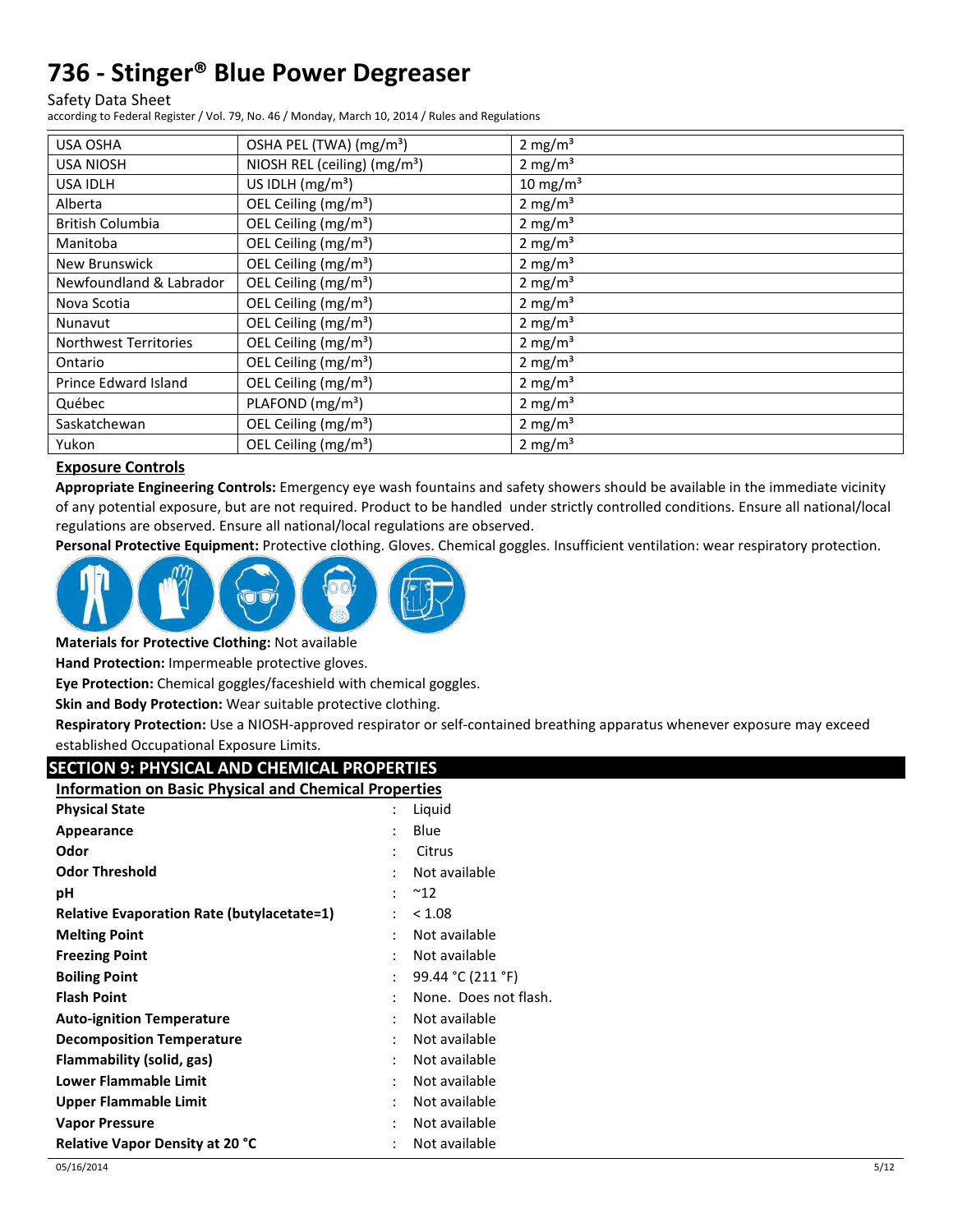Safety Data Sheet **according to Federal Register / Vol. 79, No. 46 / Monday, March 10, 2014 / Rules and Regulations** 

| <b>Relative Density</b>                                  | Not available                                                         |
|----------------------------------------------------------|-----------------------------------------------------------------------|
| <b>Specific Gravity</b>                                  | 1.024 Water = 1                                                       |
| Solubility                                               | Water: 100 %                                                          |
| Partition coefficient: n-octanol/water                   | Not available                                                         |
| <b>Viscosity</b>                                         | Not available                                                         |
| <b>Explosion Data – Sensitivity to Mechanical Impact</b> | Not expected to present an explosion hazard due to mechanical impact. |
| <b>Explosion Data - Sensitivity to Static Discharge</b>  | Not expected to present an explosion hazard due to static discharge.  |

#### **SECTION 10: STABILITY AND REACTIVITY**

**Reactivity:** Hazardous reactions will not occur under normal conditions.

**Chemical Stability:** Stable at standard temperature and pressure.

**Possibility of Hazardous Reactions:** Hazardous polymerization will not occur.

**Conditions to Avoid:** Protect from moisture.

**Incompatible Materials:** Avoid strong oxidizers.

**Hazardous Decomposition Products:** Thermal decomposition generates : Corrosive vapours.

### **SECTION 11: TOXICOLOGICAL INFORMATION**

**Information on Toxicological Effects - Product** 

**Acute Toxicity:** Not classified

**LD50 and LC50 Data:** Not available

**Skin Corrosion/Irritation:** Causes severe skin burns and eye damage.

**pH:** ~12

**Serious Eye Damage/Irritation:** Causes serious eye damage.

**pH:** ~12

**Respiratory or Skin Sensitization:** Not classified

**Germ Cell Mutagenicity:** Not classified

**Teratogenicity:** Not available

**Carcinogenicity:** Not classified

**Specific Target Organ Toxicity (Repeated Exposure):** Not classified

**Reproductive Toxicity:** Not classified

**Specific Target Organ Toxicity (Single Exposure):** Not classified

**Aspiration Hazard:** Not classified

**Symptoms/Injuries After Inhalation:** Causes severe respiratory irritation if inhaled. Symptoms may include burning of nose and throat, constriction of airway, difficulty breathing, shortness of breath, bronchial spasms, chest pain, and pink frothy sputum. Contact may cause immediate severe irritation progressing quickly to chemical burns. May cause pulmonary edema. Symptoms may be delayed.

**Symptoms/Injuries After Skin Contact:** Contact may cause immediate severe irritation progressing quickly to chemical burns. **Symptoms/Injuries After Eye Contact:** Contact may cause immediate severe irritation progressing quickly to chemical burns. Can cause blindness.

**Symptoms/Injuries After Ingestion:** May cause burns or irritation of the linings of the mouth, throat, and gastrointestinal tract. Swallowing a small quantity of this material will result in serious health hazard.

#### **Information on Toxicological Effects - Ingredient(s)**

**LD50 and LC50 Data:**

| Sodium metasilicate (6834-92-0) |                        |
|---------------------------------|------------------------|
| LD50 Oral Rat                   | $600 \,\mathrm{mg/kg}$ |
| 2-Butoxyethanol (111-76-2)      |                        |
| LD50 Oral Rat                   | $470 \text{ mg/kg}$    |
| <b>LD50 Dermal Rat</b>          | 1680 mg/kg             |
| LC50 Inhalation Rat (ppm)       | 450 ppm/4h             |
| ATE CLP (vapors)                | 11.000 mg/l/4h         |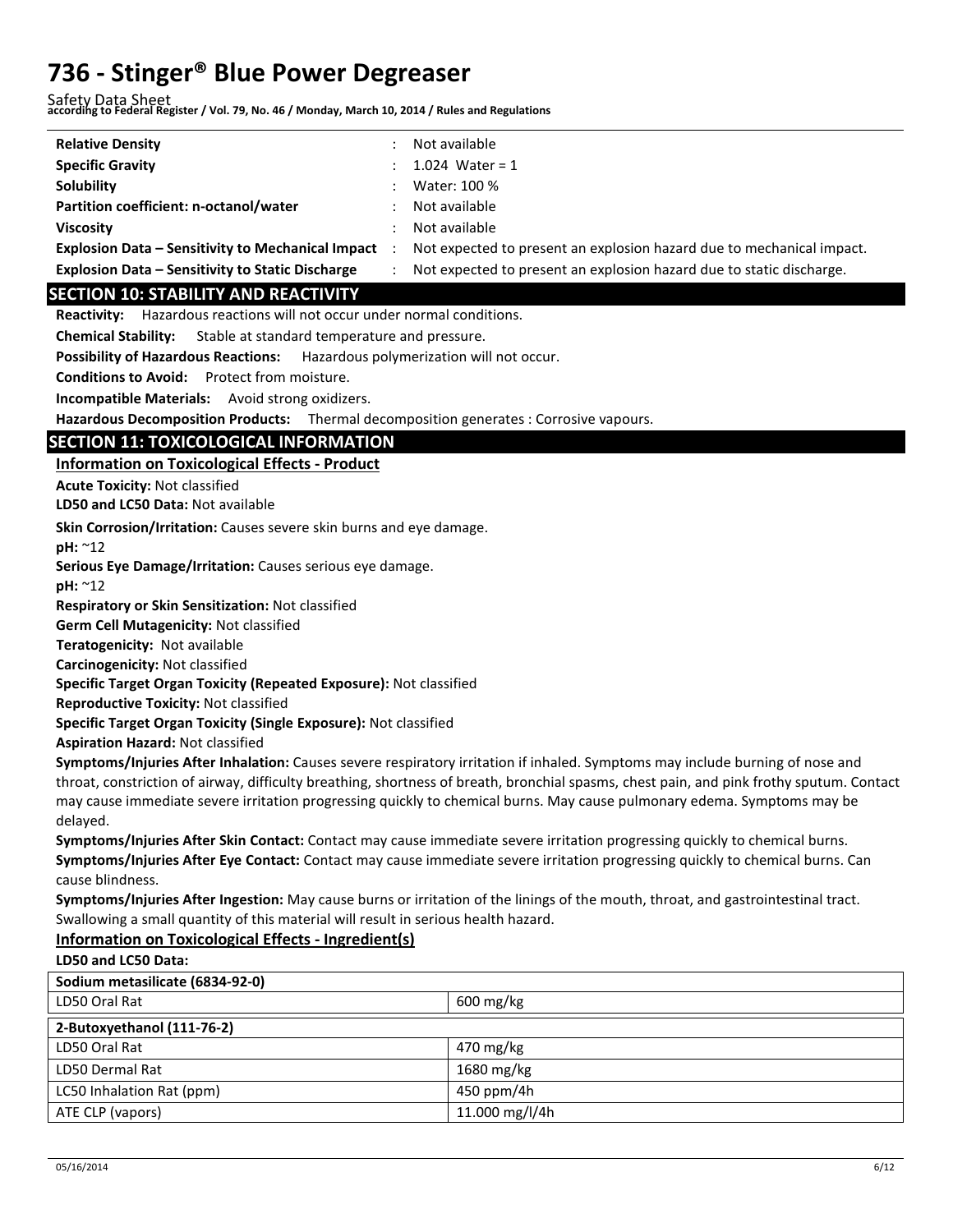Safety Data Sheet

**according to Federal Register / Vol. 79, No. 46 / Monday, March 10, 2014 / Rules and Regulations** 

| Alcohols, C9-11, ethoxylated (68439-46-3)                                                          |                                                                                |                                                                                                                                     |  |  |  |
|----------------------------------------------------------------------------------------------------|--------------------------------------------------------------------------------|-------------------------------------------------------------------------------------------------------------------------------------|--|--|--|
| LD50 Oral Rat                                                                                      |                                                                                | 1400 mg/kg                                                                                                                          |  |  |  |
| Ethylenediaminetetraacetic acid (60-00-4)                                                          |                                                                                |                                                                                                                                     |  |  |  |
| LD50 Oral Rat                                                                                      |                                                                                | 1700 mg/kg                                                                                                                          |  |  |  |
| Water (7732-18-5)                                                                                  |                                                                                |                                                                                                                                     |  |  |  |
| LD50 Oral Rat                                                                                      |                                                                                | > 90000 mg/kg                                                                                                                       |  |  |  |
| 2-Butoxyethanol (111-76-2)                                                                         |                                                                                |                                                                                                                                     |  |  |  |
| <b>IARC Group</b>                                                                                  |                                                                                | 3                                                                                                                                   |  |  |  |
| National Toxicity Program (NTP) Status                                                             |                                                                                | Evidence of Carcinogenicity.                                                                                                        |  |  |  |
| <b>SECTION 12: ECOLOGICAL INFORMATION</b>                                                          |                                                                                |                                                                                                                                     |  |  |  |
| <b>Toxicity Not classified</b>                                                                     |                                                                                |                                                                                                                                     |  |  |  |
| Sodium metasilicate (6834-92-0)                                                                    |                                                                                |                                                                                                                                     |  |  |  |
| LC50 Fish 1                                                                                        |                                                                                | 210 mg/l (Exposure time: 96 h - Species: Brachydanio rerio [semi-static])                                                           |  |  |  |
| LC 50 Fish 2                                                                                       |                                                                                | 210 mg/l (Exposure time: 96 h - Species: Brachydanio rerio)                                                                         |  |  |  |
| 2-Butoxyethanol (111-76-2)                                                                         |                                                                                |                                                                                                                                     |  |  |  |
| LC50 Fish 1                                                                                        |                                                                                | 1490 mg/l (Exposure time: 96 h - Species: Lepomis macrochirus [static])                                                             |  |  |  |
| EC50 Daphnia 1                                                                                     |                                                                                | 1000 mg/l (Exposure time: 48 h - Species: Daphnia magna)                                                                            |  |  |  |
| LC 50 Fish 2                                                                                       |                                                                                | 2950 mg/l (Exposure time: 96 h - Species: Lepomis macrochirus)                                                                      |  |  |  |
| Sodium hydroxide (1310-73-2)                                                                       |                                                                                |                                                                                                                                     |  |  |  |
| LC50 Fish 1                                                                                        | 40 mg/l                                                                        |                                                                                                                                     |  |  |  |
| Ethylenediaminetetraacetic acid (60-00-4)                                                          |                                                                                |                                                                                                                                     |  |  |  |
| LC50 Fish 1                                                                                        |                                                                                | 34 - 62 mg/l (Exposure time: 96 h - Species: Lepomis macrochirus [static])                                                          |  |  |  |
| 113 mg/l (Exposure time: 48 h - Species: Daphnia magna [Static])<br>EC50 Daphnia 1                 |                                                                                |                                                                                                                                     |  |  |  |
| LC 50 Fish 2                                                                                       | 44.2 - 76.5 mg/l (Exposure time: 96 h - Species: Pimephales promelas [static]) |                                                                                                                                     |  |  |  |
| <b>Persistence and Degradability</b>                                                               |                                                                                |                                                                                                                                     |  |  |  |
| 728 - Stinger® Blue Power Degreaser                                                                |                                                                                |                                                                                                                                     |  |  |  |
| Persistence and Degradability                                                                      | Product is biodegradable.                                                      |                                                                                                                                     |  |  |  |
| <b>Bioaccumulative Potential</b>                                                                   |                                                                                |                                                                                                                                     |  |  |  |
| 728 - Stinger® Blue Power Degreaser                                                                |                                                                                |                                                                                                                                     |  |  |  |
| <b>Bioaccumulative Potential</b>                                                                   | Not expected to bioaccumulate.                                                 |                                                                                                                                     |  |  |  |
| 2-Butoxyethanol (111-76-2)                                                                         |                                                                                |                                                                                                                                     |  |  |  |
| Log Pow                                                                                            | $0.81$ (at 25 °C)                                                              |                                                                                                                                     |  |  |  |
| <b>Mobility in Soil Not available</b>                                                              |                                                                                |                                                                                                                                     |  |  |  |
| <b>Other Adverse Effects Not available</b>                                                         |                                                                                |                                                                                                                                     |  |  |  |
| <b>SECTION 13: DISPOSAL CONSIDERATIONS</b>                                                         |                                                                                |                                                                                                                                     |  |  |  |
|                                                                                                    |                                                                                | Waste Disposal Recommendations: Dispose of waste material in accordance with all local, regional, national, provincial, territorial |  |  |  |
| and international regulations.                                                                     |                                                                                |                                                                                                                                     |  |  |  |
| <b>SECTION 14: TRANSPORT INFORMATION</b>                                                           |                                                                                |                                                                                                                                     |  |  |  |
| 14.1 In Accordance with DOT Not Regulated for Transport in trucks in containers of < 119 Gallons   |                                                                                |                                                                                                                                     |  |  |  |
|                                                                                                    | 14.2 In Accordance with IMDG NOT REGULATED                                     |                                                                                                                                     |  |  |  |
| 14.3 In Accordance with IATA UN1719, Caustic Alkali Liquids, N.O.S., (Sodium Hydroxide), 8, PG-III |                                                                                |                                                                                                                                     |  |  |  |
| 14.4 In Accordance with TDG Not regulated for transport                                            |                                                                                |                                                                                                                                     |  |  |  |
| <b>SECTION 15: REGULATORY INFORMATION</b>                                                          |                                                                                |                                                                                                                                     |  |  |  |
| <b>US Federal Regulations</b>                                                                      |                                                                                |                                                                                                                                     |  |  |  |
| 728 - Stinger® Blue Power Degreaser                                                                |                                                                                |                                                                                                                                     |  |  |  |
| <b>SARA Section 311/312 Hazard Classes</b>                                                         |                                                                                | Immediate (acute) health hazard                                                                                                     |  |  |  |
|                                                                                                    |                                                                                |                                                                                                                                     |  |  |  |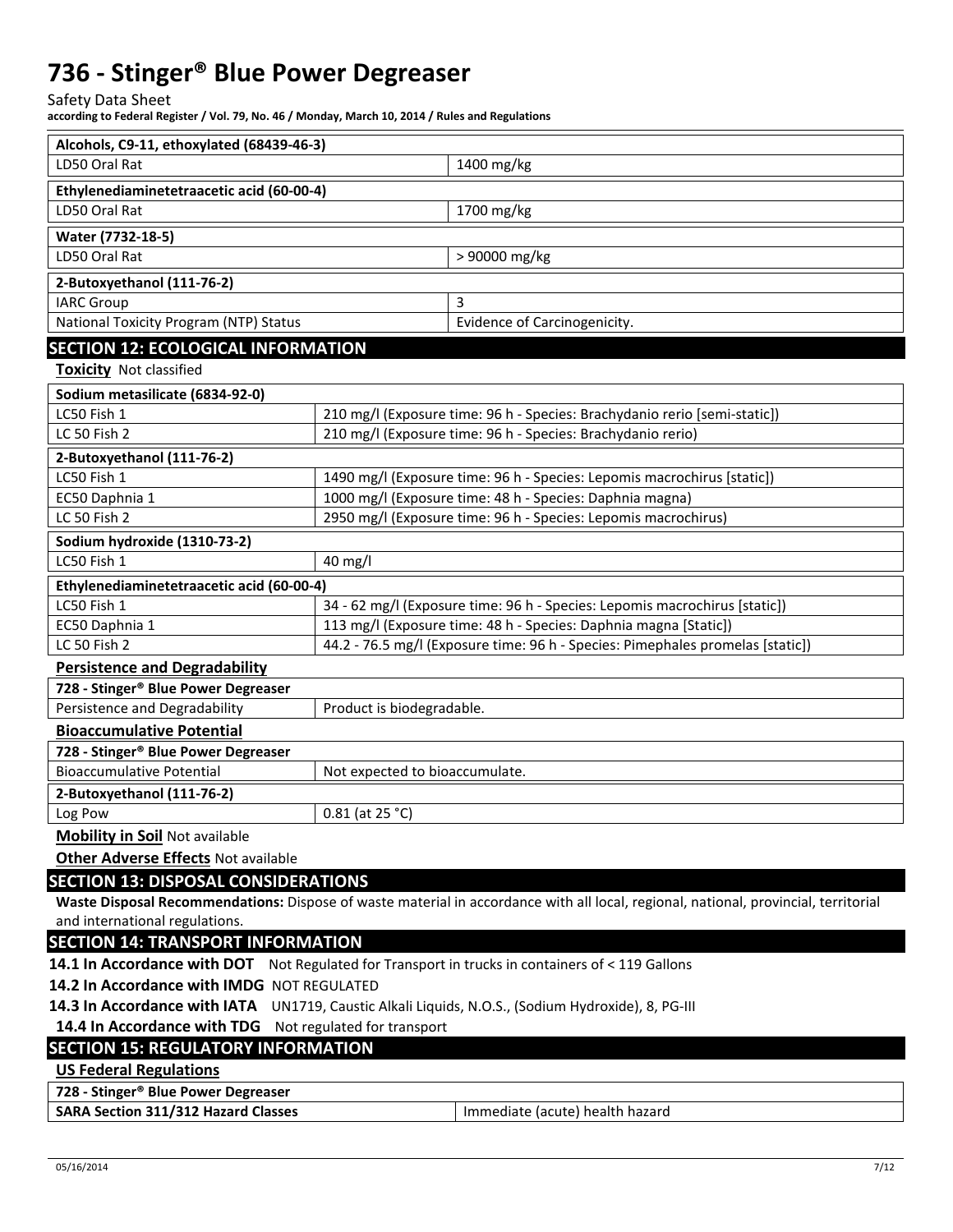Safety Data Sheet **according to Federal Register / Vol. 79, No. 46 / Monday, March 10, 2014 / Rules and Regulations** 

| Sodium metasilicate (6834-92-0)                                           |
|---------------------------------------------------------------------------|
| Listed on the United States TSCA (Toxic Substances Control Act) inventory |
| 2-Butoxyethanol (111-76-2)                                                |
| Listed on the United States TSCA (Toxic Substances Control Act) inventory |
| Sodium hydroxide (1310-73-2)                                              |
| Listed on the United States TSCA (Toxic Substances Control Act) inventory |
| Alcohols, C9-11, ethoxylated (68439-46-3)                                 |
| Listed on the United States TSCA (Toxic Substances Control Act) inventory |
| Ethylenediaminetetraacetic acid (60-00-4)                                 |
| Listed on the United States TSCA (Toxic Substances Control Act) inventory |
| Water (7732-18-5)                                                         |
| Listed on the United States TSCA (Toxic Substances Control Act) inventory |

#### **US State Regulations**

**Sodium metasilicate (6834-92-0)** 

U.S. - Texas - Effects Screening Levels - Long Term

U.S. - Texas - Effects Screening Levels - Short Term

#### **2-Butoxyethanol (111-76-2)**

| U.S. - California - SCAQMD - Toxic Air Contaminants - Non-Cancer Acute                                             |
|--------------------------------------------------------------------------------------------------------------------|
| U.S. - California - Toxic Air Contaminant List (AB 1807, AB 2728)                                                  |
| U.S. - Colorado - Groundwater Quality Standards                                                                    |
| U.S. - Connecticut - Hazardous Air Pollutants - HLVs (30 min)                                                      |
| U.S. - Connecticut - Hazardous Air Pollutants - HLVs (8 hr)                                                        |
| U.S. - Idaho - Non-Carcinogenic Toxic Air Pollutants - Acceptable Ambient Concentrations                           |
| U.S. - Idaho - Non-Carcinogenic Toxic Air Pollutants - Emission Levels (ELs)                                       |
| U.S. - Idaho - Occupational Exposure Limits - TWAs                                                                 |
| U.S. - Massachusetts - Oil & Hazardous Material List - Groundwater Reportable Concentration - Reporting Category 1 |
| U.S. - Massachusetts - Oil & Hazardous Material List - Groundwater Reportable Concentration - Reporting Category 2 |
| U.S. - Massachusetts - Oil & Hazardous Material List - Reportable Quantity                                         |
| U.S. - Massachusetts - Oil & Hazardous Material List - Soil Reportable Concentration - Reporting Category 1        |
| U.S. - Massachusetts - Oil & Hazardous Material List - Soil Reportable Concentration - Reporting Category 2        |
| RTK - U.S. - Massachusetts - Right To Know List                                                                    |
| U.S. - Michigan - Occupational Exposure Limits - Skin Designations                                                 |
| U.S. - Michigan - Occupational Exposure Limits - TWAs                                                              |
| U.S. - Minnesota - Chemicals of High Concern                                                                       |
| U.S. - Minnesota - Hazardous Substance List                                                                        |
| U.S. - Minnesota - Permissible Exposure Limits - Skin Designations                                                 |
| U.S. - Minnesota - Permissible Exposure Limits - TWAs                                                              |
| U.S. - New Hampshire - Regulated Toxic Air Pollutants - Ambient Air Levels (AALs) - 24-Hour                        |
| U.S. - New Hampshire - Regulated Toxic Air Pollutants - Ambient Air Levels (AALs) - Annual                         |
| RTK - U.S. - New Jersey - Right to Know Hazardous Substance List                                                   |
| U.S. - New Jersey - Special Health Hazards Substances List                                                         |
| U.S. - New York - Occupational Exposure Limits - Skin Designations                                                 |
| U.S. - New York - Occupational Exposure Limits - TWAs                                                              |
| U.S. - North Dakota - Air Pollutants - Guideline Concentrations - 8-Hour                                           |
| U.S. - Oregon - Permissible Exposure Limits - Skin Designations                                                    |
| U.S. - Oregon - Permissible Exposure Limits - TWAs                                                                 |
| RTK - U.S. - Pennsylvania - RTK (Right to Know) List                                                               |
| U.S. - Rhode Island - Air Toxics - Acceptable Ambient Levels - 1-Hour                                              |
| U.S. - Rhode Island - Air Toxics - Acceptable Ambient Levels - Annual                                              |
| U.S. - Tennessee - Occupational Exposure Limits - Skin Designations                                                |
| U.S. - Tennessee - Occupational Exposure Limits - TWAs                                                             |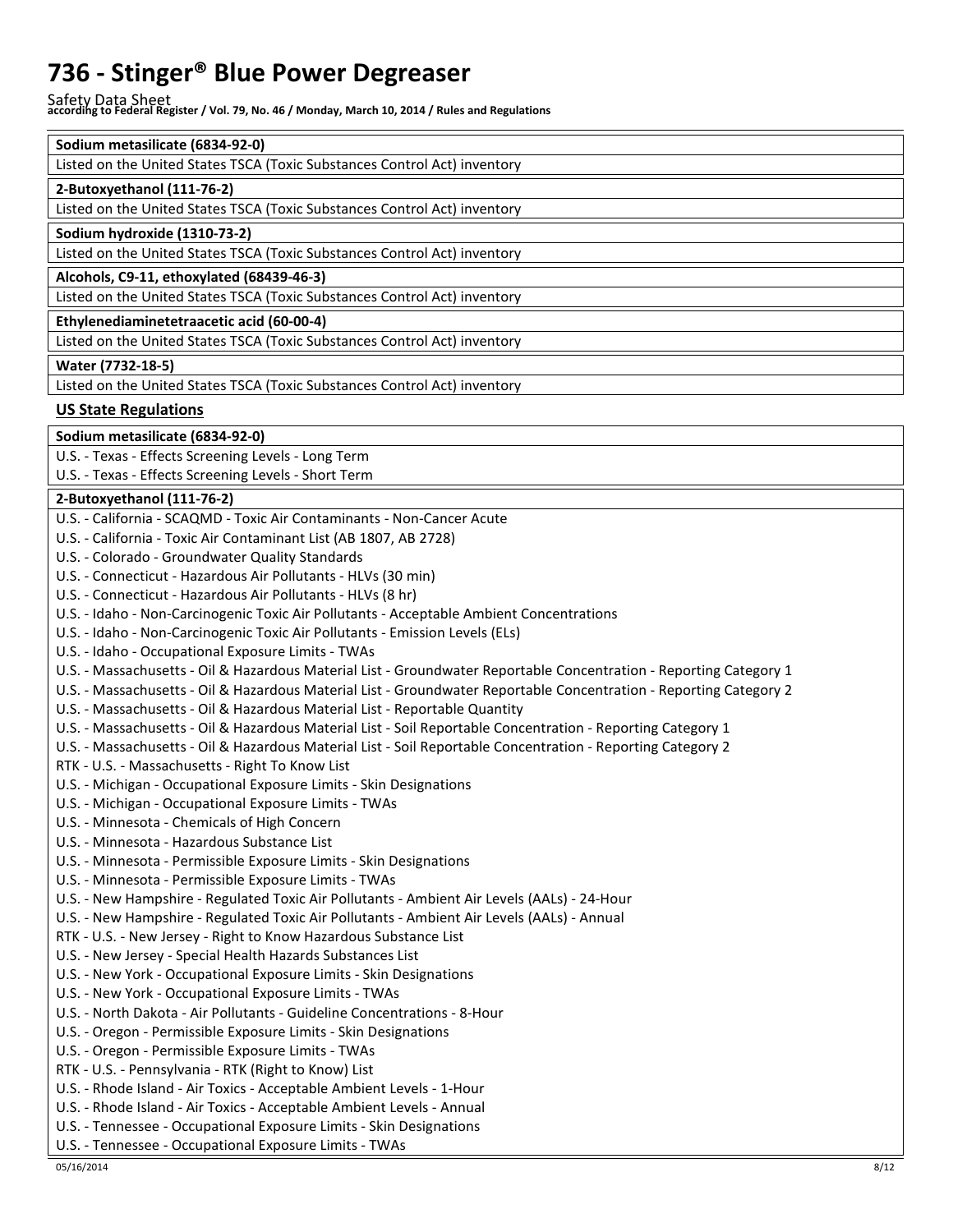Safety Data Sheet **according to Federal Register / Vol. 79, No. 46 / Monday, March 10, 2014 / Rules and Regulations** 

| U.S. - Texas - Effects Screening Levels - Long Term                                                                     |
|-------------------------------------------------------------------------------------------------------------------------|
| U.S. - Texas - Effects Screening Levels - Short Term                                                                    |
| U.S. - Vermont - Permissible Exposure Limits - Skin Designations                                                        |
| U.S. - Vermont - Permissible Exposure Limits - TWAs                                                                     |
| U.S. - Washington - Permissible Exposure Limits - Skin Designations                                                     |
| U.S. - Washington - Permissible Exposure Limits - STELs                                                                 |
|                                                                                                                         |
| U.S. - Washington - Permissible Exposure Limits - TWAs                                                                  |
| U.S. - Wisconsin - Hazardous Air Contaminants - All Sources - Emissions From Stack Heights 25 Feet to Less Than 40 Feet |
| U.S. - Wisconsin - Hazardous Air Contaminants - All Sources - Emissions From Stack Heights 40 Feet to Less Than 75 Feet |
| U.S. - Wisconsin - Hazardous Air Contaminants - All Sources - Emissions From Stack Heights 75 Feet or Greater           |
| U.S. - Wisconsin - Hazardous Air Contaminants - All Sources - Emissions From Stack Heights Less Than 25 Feet            |
| Sodium hydroxide (1310-73-2)                                                                                            |
| U.S. - California - SCAQMD - Toxic Air Contaminants - Non-Cancer Acute                                                  |
| U.S. - California - Toxic Air Contaminant List (AB 1807, AB 2728)                                                       |
| U.S. - Connecticut - Hazardous Air Pollutants - HLVs (30 min)                                                           |
| U.S. - Connecticut - Hazardous Air Pollutants - HLVs (8 hr)                                                             |
| U.S. - Delaware - Pollutant Discharge Requirements - Reportable Quantities                                              |
| U.S. - Idaho - Non-Carcinogenic Toxic Air Pollutants - Acceptable Ambient Concentrations                                |
| U.S. - Idaho - Non-Carcinogenic Toxic Air Pollutants - Emission Levels (ELs)                                            |
| U.S. - Idaho - Occupational Exposure Limits - TWAs                                                                      |
| U.S. - Louisiana - Reportable Quantity List for Pollutants                                                              |
| U.S. - Massachusetts - Oil & Hazardous Material List - Groundwater Reportable Concentration - Reporting Category 1      |
| U.S. - Massachusetts - Oil & Hazardous Material List - Groundwater Reportable Concentration - Reporting Category 2      |
| U.S. - Massachusetts - Oil & Hazardous Material List - Reportable Quantity                                              |
| U.S. - Massachusetts - Oil & Hazardous Material List - Soil Reportable Concentration - Reporting Category 1             |
| U.S. - Massachusetts - Oil & Hazardous Material List - Soil Reportable Concentration - Reporting Category 2             |
| RTK - U.S. - Massachusetts - Right To Know List                                                                         |
| U.S. - Massachusetts - Toxics Use Reduction Act                                                                         |
| U.S. - Michigan - Occupational Exposure Limits - Ceilings                                                               |
| U.S. - Michigan - Polluting Materials List                                                                              |
|                                                                                                                         |
| U.S. - Minnesota - Chemicals of High Concern<br>U.S. - Minnesota - Hazardous Substance List                             |
|                                                                                                                         |
| U.S. - Minnesota - Permissible Exposure Limits - Ceilings                                                               |
| U.S. - New Jersey - Discharge Prevention - List of Hazardous Substances                                                 |
| RTK - U.S. - New Jersey - Right to Know Hazardous Substance List                                                        |
| U.S. - New Jersey - Special Health Hazards Substances List                                                              |
| U.S. - New York - Occupational Exposure Limits - TWAs                                                                   |
| U.S. - New York - Reporting of Releases Part 597 - List of Hazardous Substances                                         |
| U.S. - North Dakota - Air Pollutants - Guideline Concentrations - 1-Hour                                                |
| U.S. - Oregon - Permissible Exposure Limits - TWAs                                                                      |
| RTK - U.S. - Pennsylvania - RTK (Right to Know) - Environmental Hazard List                                             |
| RTK - U.S. - Pennsylvania - RTK (Right to Know) List                                                                    |
| U.S. - Rhode Island - Air Toxics - Acceptable Ambient Levels - 1-Hour                                                   |
| U.S. - Rhode Island - Air Toxics - Acceptable Ambient Levels - Annual                                                   |
| U.S. - South Carolina - Toxic Air Pollutants - Maximum Allowable Concentrations                                         |
| U.S. - South Carolina - Toxic Air Pollutants - Pollutant Categories                                                     |
| U.S. - Tennessee - Occupational Exposure Limits - Ceilings                                                              |
| U.S. - Texas - Effects Screening Levels - Long Term                                                                     |
| U.S. - Texas - Effects Screening Levels - Short Term                                                                    |
| U.S. - Vermont - Permissible Exposure Limits - Ceilings                                                                 |
| U.S. - Washington - Permissible Exposure Limits - Ceilings                                                              |
| U.S. - Wisconsin - Hazardous Air Contaminants - All Sources - Emissions From Stack Heights 25 Feet to Less Than 40 Feet |
| U.S. - Wisconsin - Hazardous Air Contaminants - All Sources - Emissions From Stack Heights 40 Feet to Less Than 75 Feet |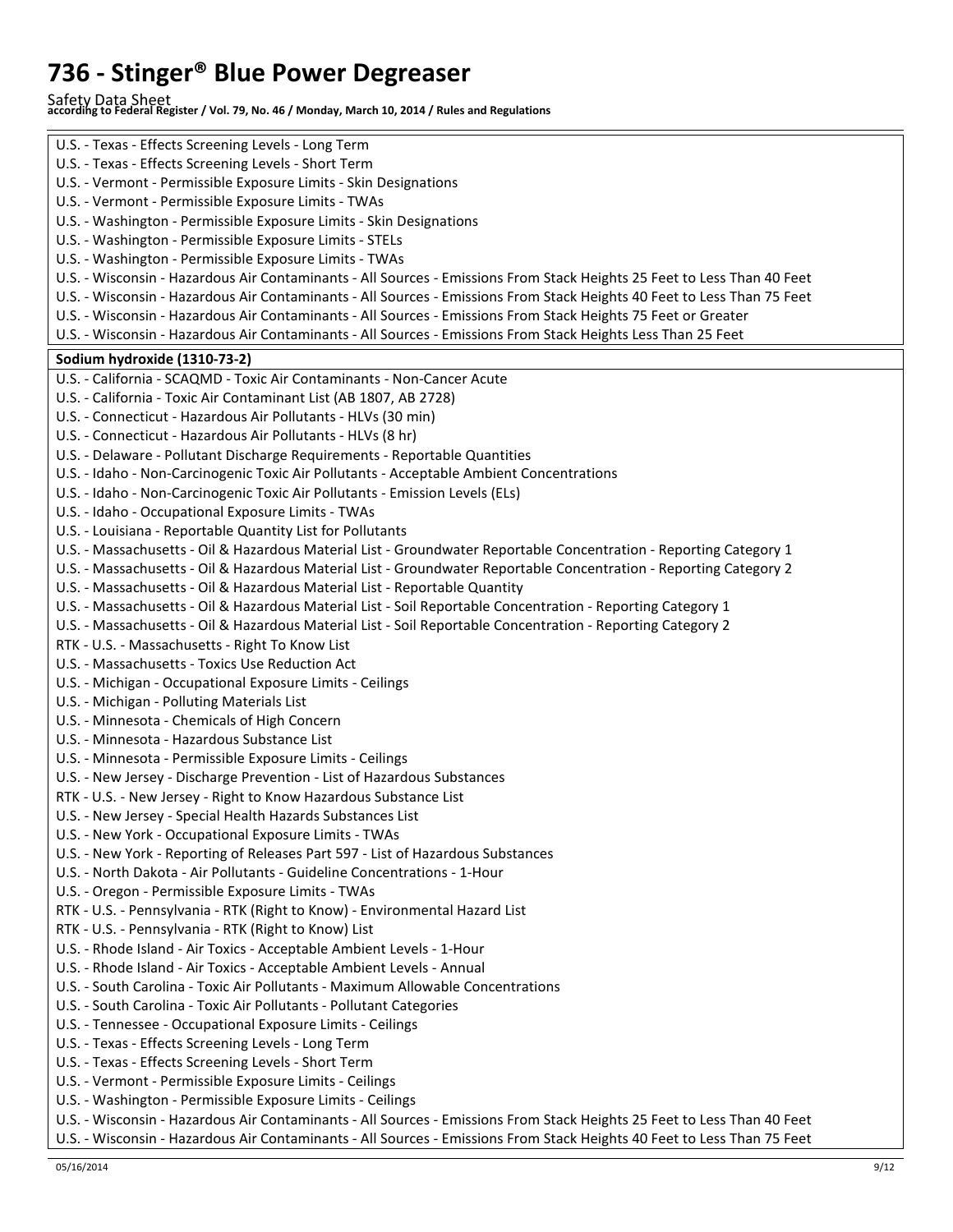Safety Data Sheet **according to Federal Register / Vol. 79, No. 46 / Monday, March 10, 2014 / Rules and Regulations** 

| U.S. - Wisconsin - Hazardous Air Contaminants - All Sources - Emissions From Stack Heights 75 Feet or Greater      |                                                                                                    |  |  |
|--------------------------------------------------------------------------------------------------------------------|----------------------------------------------------------------------------------------------------|--|--|
| U.S. - Wisconsin - Hazardous Air Contaminants - All Sources - Emissions From Stack Heights Less Than 25 Feet       |                                                                                                    |  |  |
| Alcohols, C9-11, ethoxylated (68439-46-3)                                                                          |                                                                                                    |  |  |
| U.S. - Texas - Effects Screening Levels - Long Term                                                                |                                                                                                    |  |  |
| U.S. - Texas - Effects Screening Levels - Short Term                                                               |                                                                                                    |  |  |
| Ethylenediaminetetraacetic acid (60-00-4)                                                                          |                                                                                                    |  |  |
|                                                                                                                    | U.S. - Delaware - Pollutant Discharge Requirements - Reportable Quantities                         |  |  |
| U.S. - Louisiana - Reportable Quantity List for Pollutants                                                         |                                                                                                    |  |  |
| U.S. - Massachusetts - Oil & Hazardous Material List - Groundwater Reportable Concentration - Reporting Category 1 |                                                                                                    |  |  |
| U.S. - Massachusetts - Oil & Hazardous Material List - Groundwater Reportable Concentration - Reporting Category 2 |                                                                                                    |  |  |
| U.S. - Massachusetts - Oil & Hazardous Material List - Reportable Quantity                                         |                                                                                                    |  |  |
| U.S. - Massachusetts - Oil & Hazardous Material List - Soil Reportable Concentration - Reporting Category 1        |                                                                                                    |  |  |
| U.S. - Massachusetts - Oil & Hazardous Material List - Soil Reportable Concentration - Reporting Category 2        |                                                                                                    |  |  |
| RTK - U.S. - Massachusetts - Right To Know List                                                                    |                                                                                                    |  |  |
| U.S. - Massachusetts - Toxics Use Reduction Act                                                                    |                                                                                                    |  |  |
| U.S. - Michigan - Polluting Materials List                                                                         |                                                                                                    |  |  |
| U.S. - New Jersey - Discharge Prevention - List of Hazardous Substances                                            |                                                                                                    |  |  |
|                                                                                                                    | RTK - U.S. - New Jersey - Right to Know Hazardous Substance List                                   |  |  |
|                                                                                                                    | U.S. - New York - Reporting of Releases Part 597 - List of Hazardous Substances                    |  |  |
|                                                                                                                    | RTK - U.S. - Pennsylvania - RTK (Right to Know) - Environmental Hazard List                        |  |  |
| RTK - U.S. - Pennsylvania - RTK (Right to Know) List                                                               |                                                                                                    |  |  |
| U.S. - Texas - Effects Screening Levels - Long Term                                                                |                                                                                                    |  |  |
| U.S. - Texas - Effects Screening Levels - Short Term                                                               |                                                                                                    |  |  |
| <b>Canadian Regulations</b>                                                                                        |                                                                                                    |  |  |
| 736 - Stinger® Blue Power Degreaser                                                                                |                                                                                                    |  |  |
| <b>WHMIS Classification</b>                                                                                        | Class E - Corrosive Material                                                                       |  |  |
|                                                                                                                    |                                                                                                    |  |  |
| Sodium metasilicate (6834-92-0)                                                                                    |                                                                                                    |  |  |
|                                                                                                                    | Listed on the Canadian DSL (Domestic Substances List) inventory.                                   |  |  |
| Listed on the Canadian Ingredient Disclosure List                                                                  |                                                                                                    |  |  |
| <b>WHMIS Classification</b>                                                                                        | Class E - Corrosive Material                                                                       |  |  |
|                                                                                                                    | Class D Division 2 Subdivision B - Toxic material causing other toxic effects                      |  |  |
| 2-Butoxyethanol (111-76-2)                                                                                         |                                                                                                    |  |  |
|                                                                                                                    | Listed on the Canadian DSL (Domestic Substances List) inventory.                                   |  |  |
| Listed on the Canadian Ingredient Disclosure List                                                                  |                                                                                                    |  |  |
| <b>WHMIS Classification</b>                                                                                        | Class B Division 3 - Combustible Liquid                                                            |  |  |
|                                                                                                                    | Class D Division 1 Subdivision A - Very toxic material causing immediate and serious toxic effects |  |  |
|                                                                                                                    | Class D Division 2 Subdivision B - Toxic material causing other toxic effects                      |  |  |
| Sodium hydroxide (1310-73-2)                                                                                       |                                                                                                    |  |  |
|                                                                                                                    | Listed on the Canadian DSL (Domestic Substances List) inventory.                                   |  |  |
| Listed on the Canadian Ingredient Disclosure List                                                                  |                                                                                                    |  |  |
| <b>WHMIS Classification</b>                                                                                        | Class E - Corrosive Material                                                                       |  |  |
| Alcohols, C9-11, ethoxylated (68439-46-3)                                                                          |                                                                                                    |  |  |
| Listed on the Canadian DSL (Domestic Substances List) inventory.                                                   |                                                                                                    |  |  |
| <b>WHMIS Classification</b>                                                                                        | Class D Division 2 Subdivision B - Toxic material causing other toxic effects                      |  |  |
| Ethylenediaminetetraacetic acid (60-00-4)                                                                          |                                                                                                    |  |  |
| Listed on the Canadian DSL (Domestic Substances List) inventory.                                                   |                                                                                                    |  |  |
|                                                                                                                    |                                                                                                    |  |  |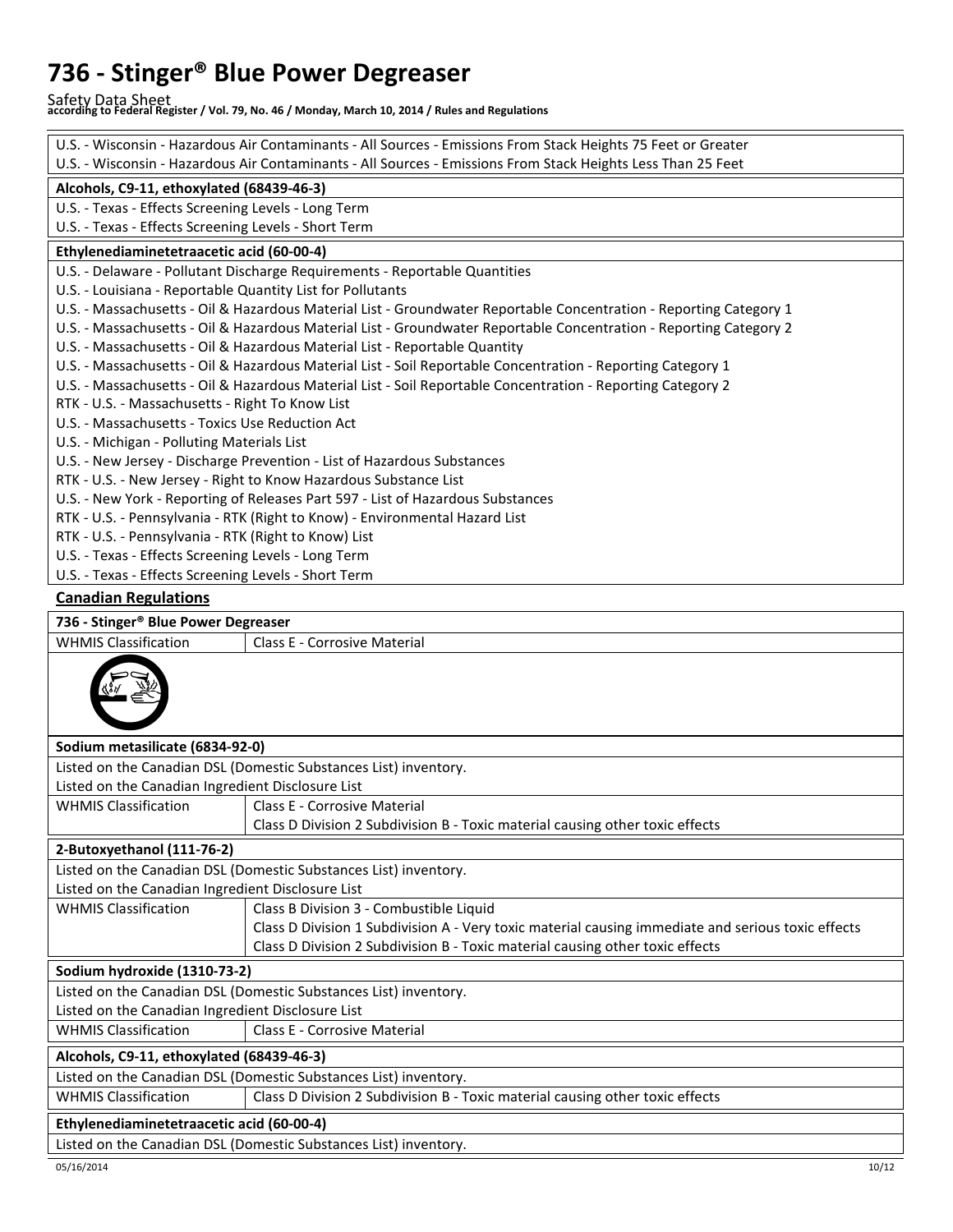Safety Data Sheet **according to Federal Register / Vol. 79, No. 46 / Monday, March 10, 2014 / Rules and Regulations** 

| <b>WHMIS Classification</b>                                      | Class D Division 2 Subdivision B - Toxic material causing other toxic effects |  |  |
|------------------------------------------------------------------|-------------------------------------------------------------------------------|--|--|
| Water (7732-18-5)                                                |                                                                               |  |  |
| Listed on the Canadian DSL (Domestic Substances List) inventory. |                                                                               |  |  |
| <b>WHMIS Classification</b>                                      | Uncontrolled product according to WHMIS classification criteria               |  |  |

This product has been classified in accordance with the hazard criteria of the Controlled Products Regulations (CPR) and the SDS contains all of the information required by CPR.

#### **SECTION 16: OTHER INFORMATION, INCLUDING DATE OF PREPARATION OR LAST REVISION**

: 05/16/2014

| <b>Revision date</b>     |  |
|--------------------------|--|
| <b>Other Information</b> |  |

: This document has been prepared in accordance with the SDS requirements of the OSHA Hazard Communication Standard 29 CFR 1910.1200.

#### **GHS Full Text Phrases**:

|        | Acute Tox. 4 (Dermal)     | Acute toxicity (dermal) Category 4                                                                                        |
|--------|---------------------------|---------------------------------------------------------------------------------------------------------------------------|
|        | Acute Tox. 4              | Acute toxicity (inhalation: vapour) Category 4                                                                            |
|        | (Inhalation:vapour)       |                                                                                                                           |
|        | Acute Tox. 4 (Oral)       | Acute toxicity (oral) Category 4                                                                                          |
|        | <b>Aquatic Acute 3</b>    | Hazardous to the aquatic environment - Acute Hazard Category 3                                                            |
|        | Comb. Dust                | Combustible Dust                                                                                                          |
|        | Eye Dam. 1                | Serious eye damage/eye irritation Category 1                                                                              |
|        | Eye Irrit. 2A             | Serious eye damage/eye irritation Category 2A                                                                             |
|        | Flam. Liq. 4              | Flammable liquids Category 4                                                                                              |
|        | Flam. Liq. Not classified | Flammable liquids Not classified                                                                                          |
|        | Met. Corr. 1              | Corrosive to metals Category 1                                                                                            |
|        | Skin Corr. 1A             | Skin corrosion/irritation Category 1A                                                                                     |
|        | Skin Corr. 1B             | Skin corrosion/irritation Category 1B                                                                                     |
|        | Skin Irrit. 2             | Skin corrosion/irritation Category 2                                                                                      |
|        | STOT SE 3                 | Specific target organ toxicity (single exposure) Category 3                                                               |
|        | H227                      | Combustible liquid                                                                                                        |
|        | H <sub>232</sub>          | May form combustible dust concentrations in air                                                                           |
|        | H <sub>290</sub>          | May be corrosive to metals                                                                                                |
|        | H302                      | Harmful if swallowed                                                                                                      |
|        | H312                      | Harmful in contact with skin                                                                                              |
|        | H314                      | Causes severe skin burns and eye damage                                                                                   |
|        | H315                      | Causes skin irritation                                                                                                    |
|        | H318                      | Causes serious eye damage                                                                                                 |
|        | H319                      | Causes serious eye irritation                                                                                             |
|        | H332                      | Harmful if inhaled                                                                                                        |
|        | H335                      | May cause respiratory irritation                                                                                          |
|        | H402                      | Harmful to aquatic life                                                                                                   |
|        | <b>NFPA Health Hazard</b> | 3 - Short exposure could cause serious temporary or<br>residual injury even though prompt medical attention was<br>given. |
|        | <b>NFPA Fire Hazard</b>   | 3<br>$\overline{0}$<br>1 - Must be preheated before ignition can occur.                                                   |
|        | <b>NFPA Reactivity</b>    | 0 - Normally stable, even under fire exposure conditions,<br>and are not reactive with water.                             |
|        | <b>HMIS III Rating</b>    |                                                                                                                           |
| Health |                           | : 3 Serious Hazard - Major injury likely unless prompt action is taken and medical treatment is<br>given                  |